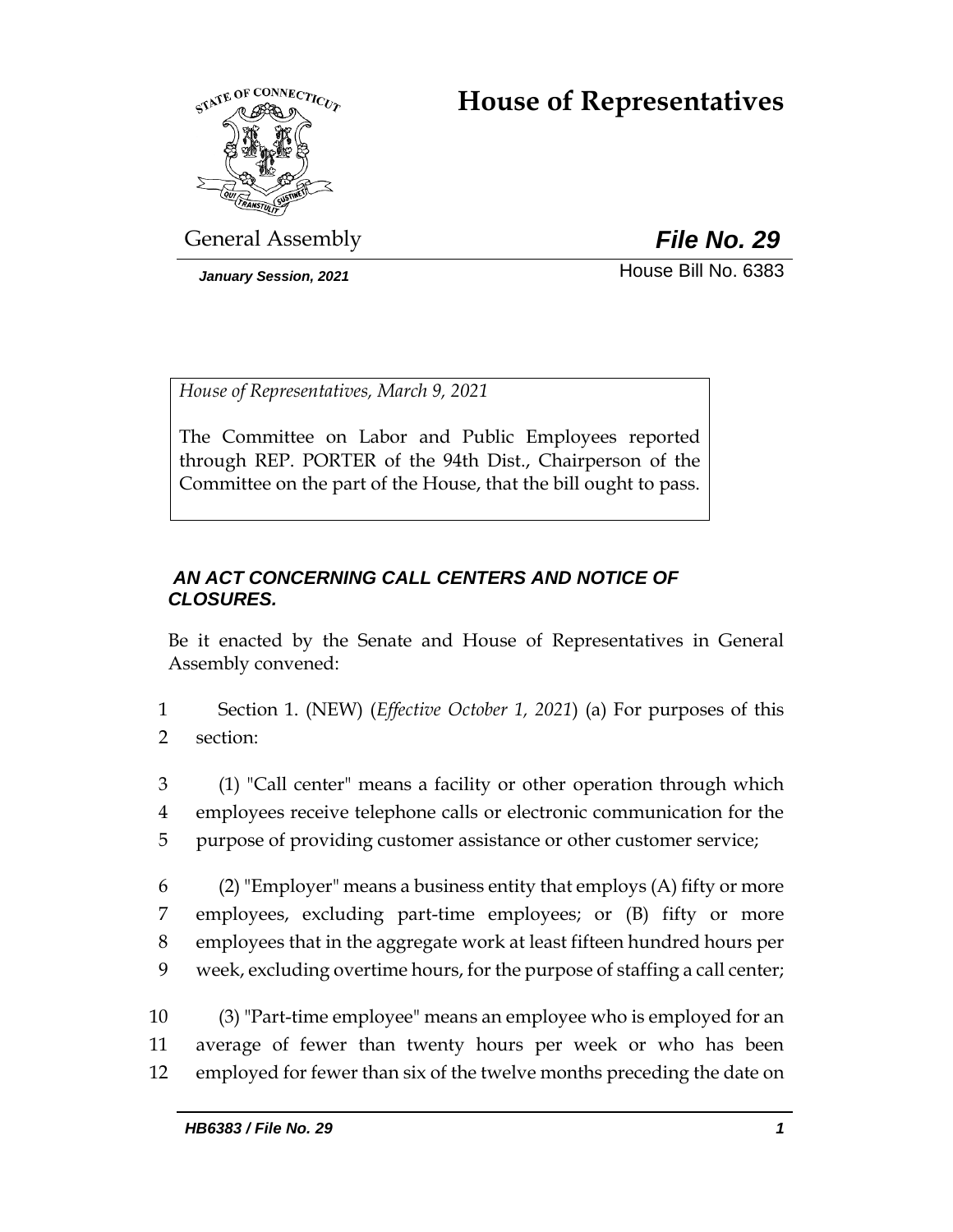which notice is required under this section; and

(4) "Commissioner" means the Labor Commissioner.

 (b) A call center employer that intends to relocate a call center, or one or more facilities or operating units within a call center comprising not less than thirty per cent of the call center's or operating unit's total call volume, when compared to the previous twelve-month average call volume of operations or substantially similar operations, from this state to another state or a foreign country shall notify the commissioner at least one hundred days prior to such relocation.

 (c) A call center employer that violates subsection (b) of this section shall be subject to a civil penalty not to exceed ten thousand dollars for each day of such violation, except that the commissioner may reduce such amount for just cause shown.

 (d) The commissioner shall compile an annual list of each call center employer that relocated a call center, or one or more facilities or operating units within a call center comprising at least thirty per cent of the call center's total volume of operations, from this state to another state or a foreign country. The commissioner shall make such list available to the public and shall prominently display a link to such list on the Labor Department's Internet web site.

 (e) Except as provided in subsection (g) of this section and notwithstanding any other provision of the general statutes, a call center employer on the annual list compiled under subsection (d) of this section shall be ineligible for any direct or indirect state grants, state guaranteed loans, state tax benefits or other state financial support for a period of five years from the date such list is published.

 (f) Except as provided in subsection (g) of this section and notwithstanding any other provision of the general statutes, a call center employer on the annual list compiled under subsection (d) of this section shall remit the unamortized value of any state grant, guaranteed loan, state tax benefit or other state financial support such call center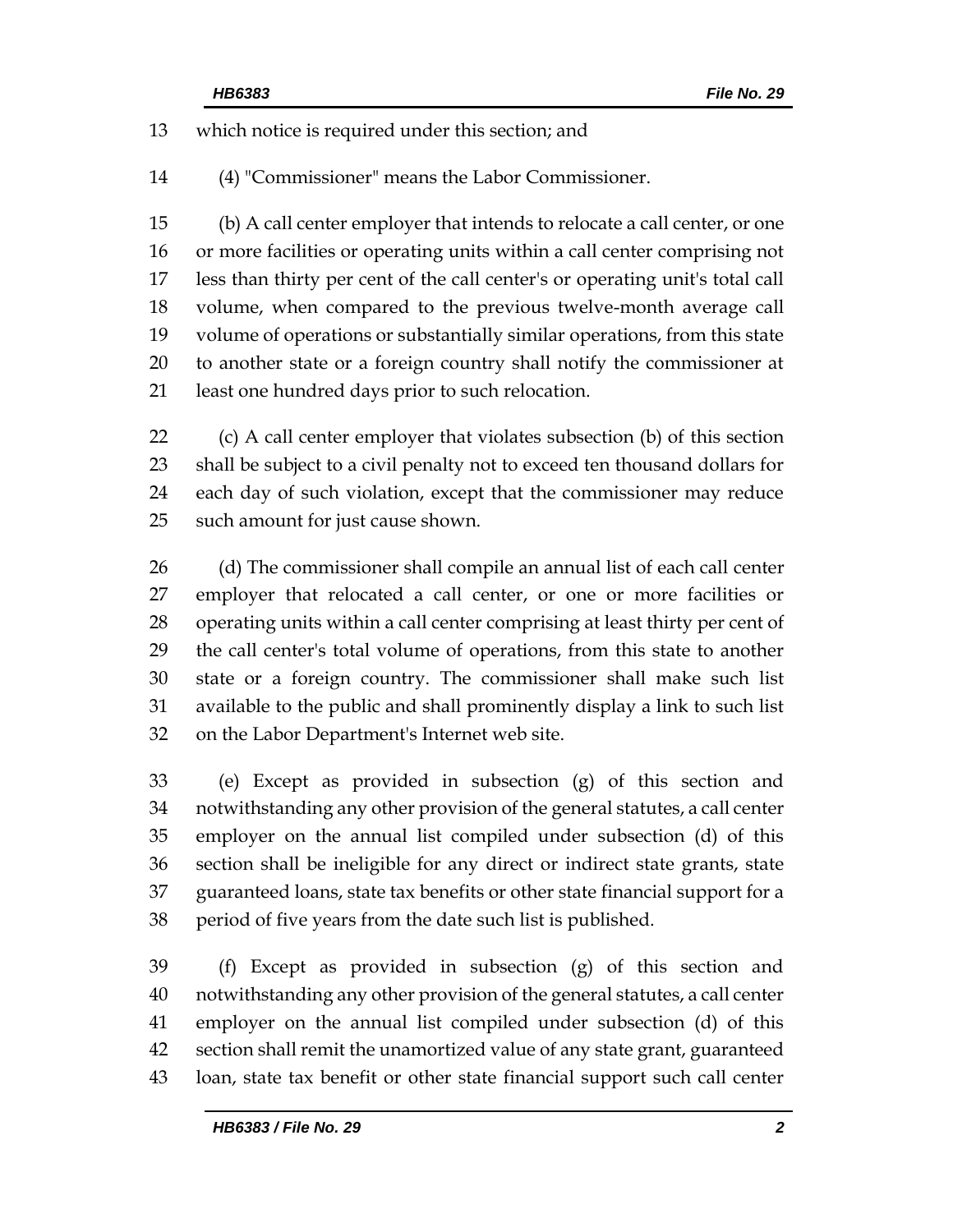employer has received in the five-year period prior to the date such call center was placed on such list. Nothing in this section shall be deemed to prevent an employer from receiving any grant to provide training or other employment assistance to individuals who are selected as being in particular need of training or other employment assistance due to the transfer or relocation of the employer's call center, facility or operating units.

 (g) The commissioner, in consultation with the appropriate agency providing a loan or grant, may waive the remittance requirement under subsection (f) of this section if the employer demonstrates that such requirement would: (1) Threaten state or national security, (2) result in substantial job loss in this state, or (3) harm the environment.

 (h) The department head of each state agency shall ensure that for all new contracts or new agreements entered into on and after October 1, 2021, all state business-related call center and customer service work is performed by state contractors or other agents or subcontractors entirely within this state, except that, if any such contractor, other agent or subcontractor performs work outside this state and adds customer service employees who will perform work pursuant to such new contracts or agreements, such new employees shall immediately be employed within this state. Businesses subject to a contract or agreement agreed to prior to October 1, 2021, with terms extending beyond October 1, 2023, shall be subject to the provisions of this subsection if the contract or agreement is renewed.

 (i) No provision of this section shall be construed to permit withholding or denial of payments, compensation or benefits under any other provision of the general statutes, including, but not limited to, state unemployment compensation, disability payments or worker retraining or readjustment funds, to workers employed by employers that relocate from this state to another state or a foreign country.

 (j) Nothing in this section shall be construed as creating a private cause of action against an employer who has violated, or is alleged to have violated, any provision of this section.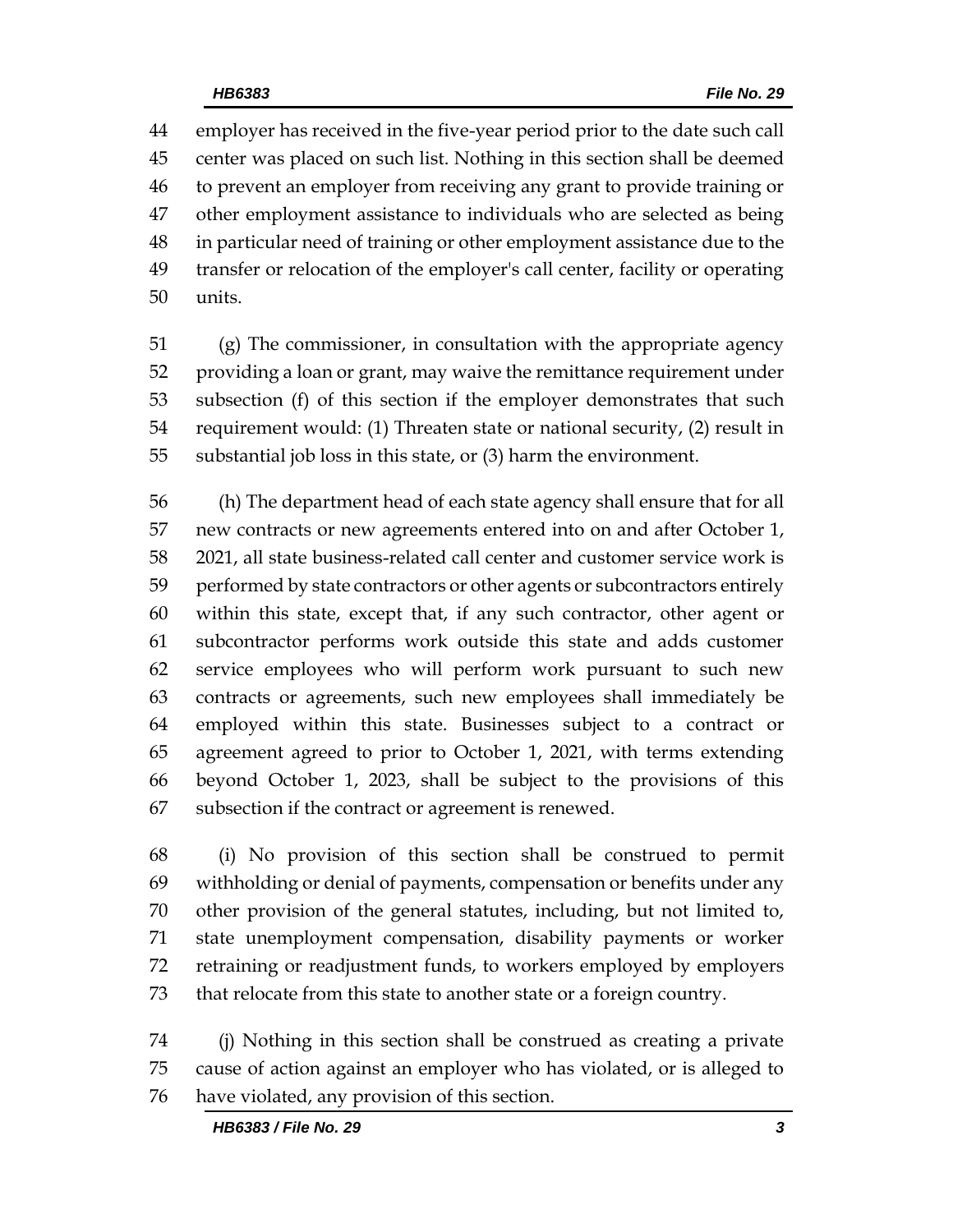This act shall take effect as follows and shall amend the following sections:

| Section 1 | October 1, 2021 | New section |
|-----------|-----------------|-------------|
|           |                 |             |

*LAB Joint Favorable*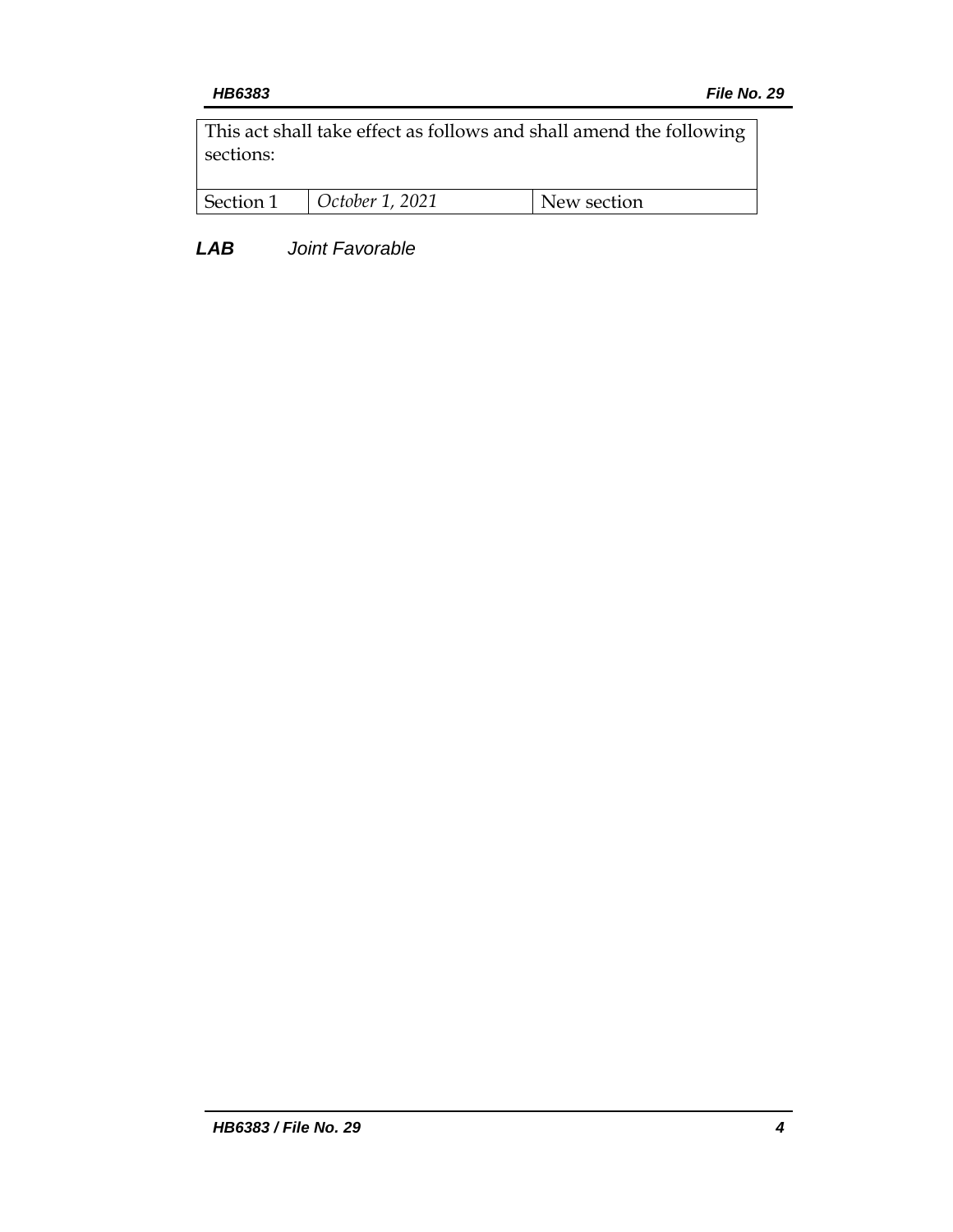*The following Fiscal Impact Statement and Bill Analysis are prepared for the benefit of the members of the General Assembly, solely for purposes of information, summarization and explanation and do not represent the intent of the General Assembly or either chamber thereof for any purpose. In general,*  fiscal impacts are based upon a variety of informational sources, including the analyst's professional *knowledge. Whenever applicable, agency data is consulted as part of the analysis, however final products do not necessarily reflect an assessment from any specific department.*

#### *OFA Fiscal Note*

#### *State Impact:*

| <b>Agency Affected</b>     | <b>Fund-Effect</b> | FY 22 \$ | FY 23 \$ |
|----------------------------|--------------------|----------|----------|
| Labor Dept.                | GF - Potential     | 61,442   | 91.924   |
|                            | Cost               |          |          |
| State Comptroller - Fringe | GF - Potential     | 25,375   | 37,965   |
| Benefits <sup>1</sup>      | Cost               |          |          |
| Labor Dept.                | GF - Potential     | Minimal  | Minimal  |
|                            | Revenue Gain       |          |          |

Note: GF=General Fund

#### *Municipal Impact:* None

#### *Explanation*

The bill, which establishes notice requirements for certain call centers that relocate out of state and enacts certain in-state requirements for state contractors who perform state-business-related call center and customer service work, results in a potential General Fund cost of \$86,817 (partial year funding) in FY 22 and \$129,889 in FY 23 to the Department of Labor (DOL), as well as a potential minimal revenue gain from civil penalties.<sup>2</sup>

The provisions of the bill apply to relocations of call center facilities or operations that comprise at least 30% of a call center's or operating unit's average total call volume over the previous 12 months. Therefore, any investigations would require the DOL to examine and affirm the call volume of affected entities over the specified 12-month period. To

<sup>1</sup>The fringe benefit costs for most state employees are budgeted centrally in accounts administered by the Comptroller. The estimated active employee fringe benefit cost associated with most personnel changes is 41.3% of payroll in FY 22 and FY 23.

 $\overline{a}$ 

<sup>2</sup> The bill establishes a civil penalty of up to \$10,000 per day for each violation, subject to the commissioner's discretion.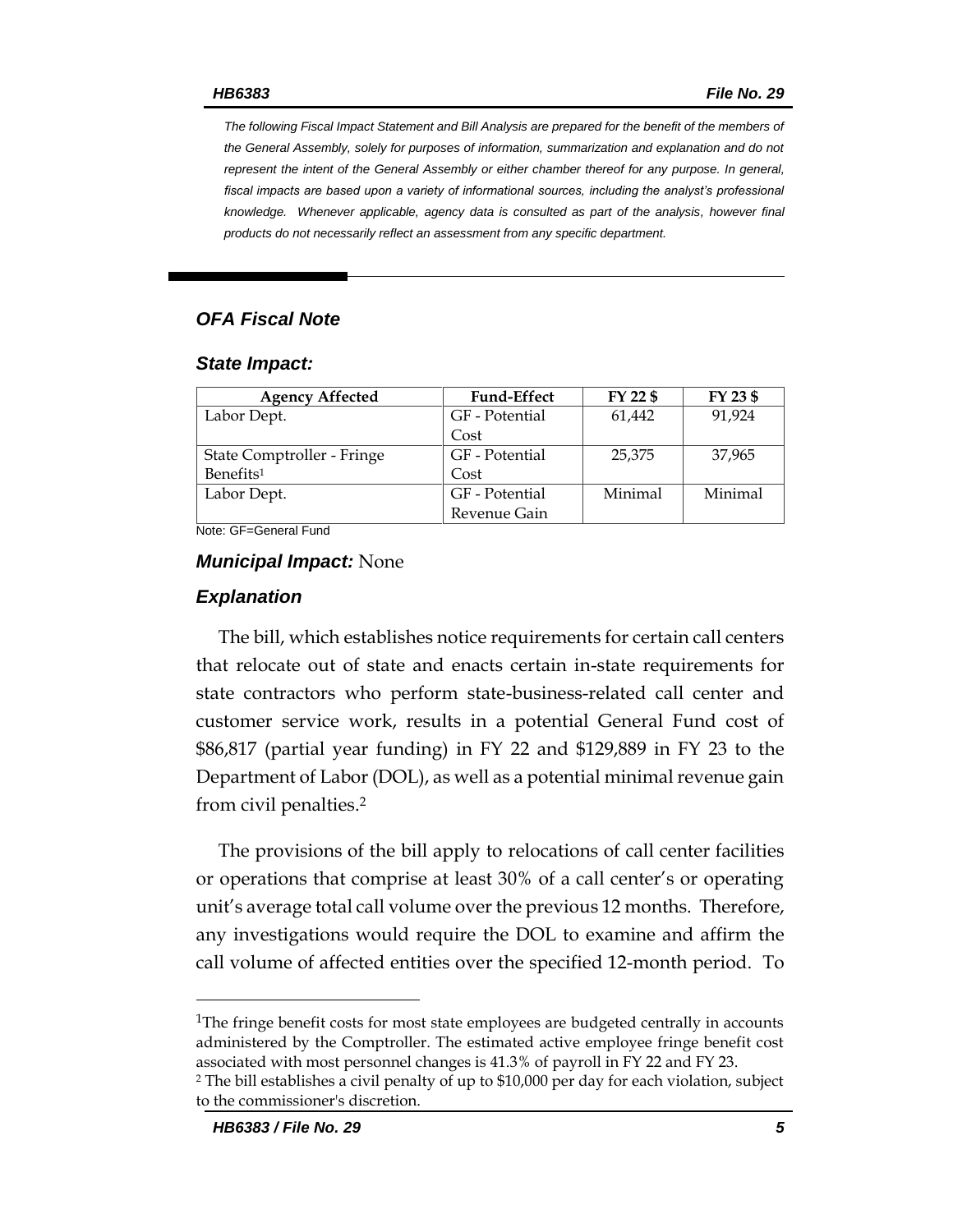the extent there are a substantial number of investigations, there is a cost of \$86,817 in FY 22 and \$129,889 in FY 23 associated with the salary and fringe benefits of one Wage Enforcement Agent.

As of the third quarter of 2020, there were 158 call center locations in the state that are categorized by the Quarterly Census of Employment and Wages with North American Industry Classification System (NAICS) codes that would include call centers.

### *The Out Years*

The annualized ongoing cost impact identified above would continue into the future subject to inflation. The annualized ongoing revenue impact identified above would continue into the future subject to fluctuation in the number of potential civil penalties levied.

*Sources: Bureau of Labor Statistics Quarterly Census of Employment and Wages*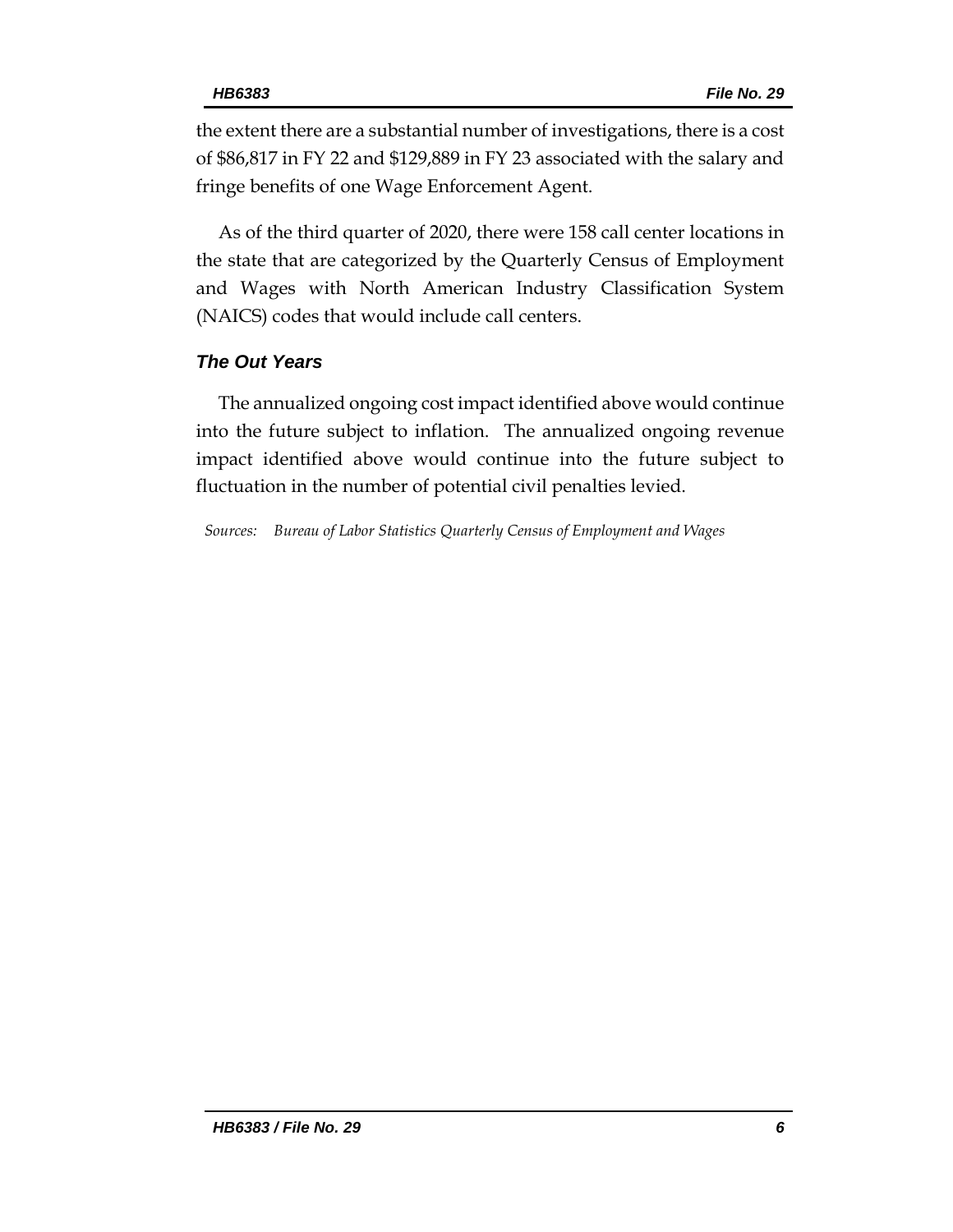### **OLR Bill Analysis HB 6383**

#### *AN ACT CONCERNING CALL CENTERS AND NOTICE OF CLOSURES.*

### **SUMMARY**

This bill establishes notice requirements for certain call centers that relocate out of state and makes them ineligible to receive state financial support for five years after the relocation. They must also remit the value of any state financial support they received over the previous five years. The bill applies to call centers that employ at least 50 employees to staff a call center who (1) work at least 20 hours per week or have been employed by the center for at least six months or (2) work at least 1,500 hours in the aggregate (excluding overtime) per week. "Call centers" are facilities or operations through which employees receive phone calls or electronic communications to provide customer assistance or service.

The bill also establishes certain in-state requirements for state contractors who perform state-business-related call center and customer service work.

EFFECTIVE DATE: October 1, 2021

### **CALL CENTER RELOCATIONS**

#### *Notice Requirement*

The bill requires call centers that intend to relocate out of state to notify the labor commissioner at least 100 days before doing so. This applies to relocations of call center facilities or operations that comprise at least 30% of a call center's or operating unit's average total call volume over the previous 12 months.

The bill subjects violators of the notice requirement to a civil penalty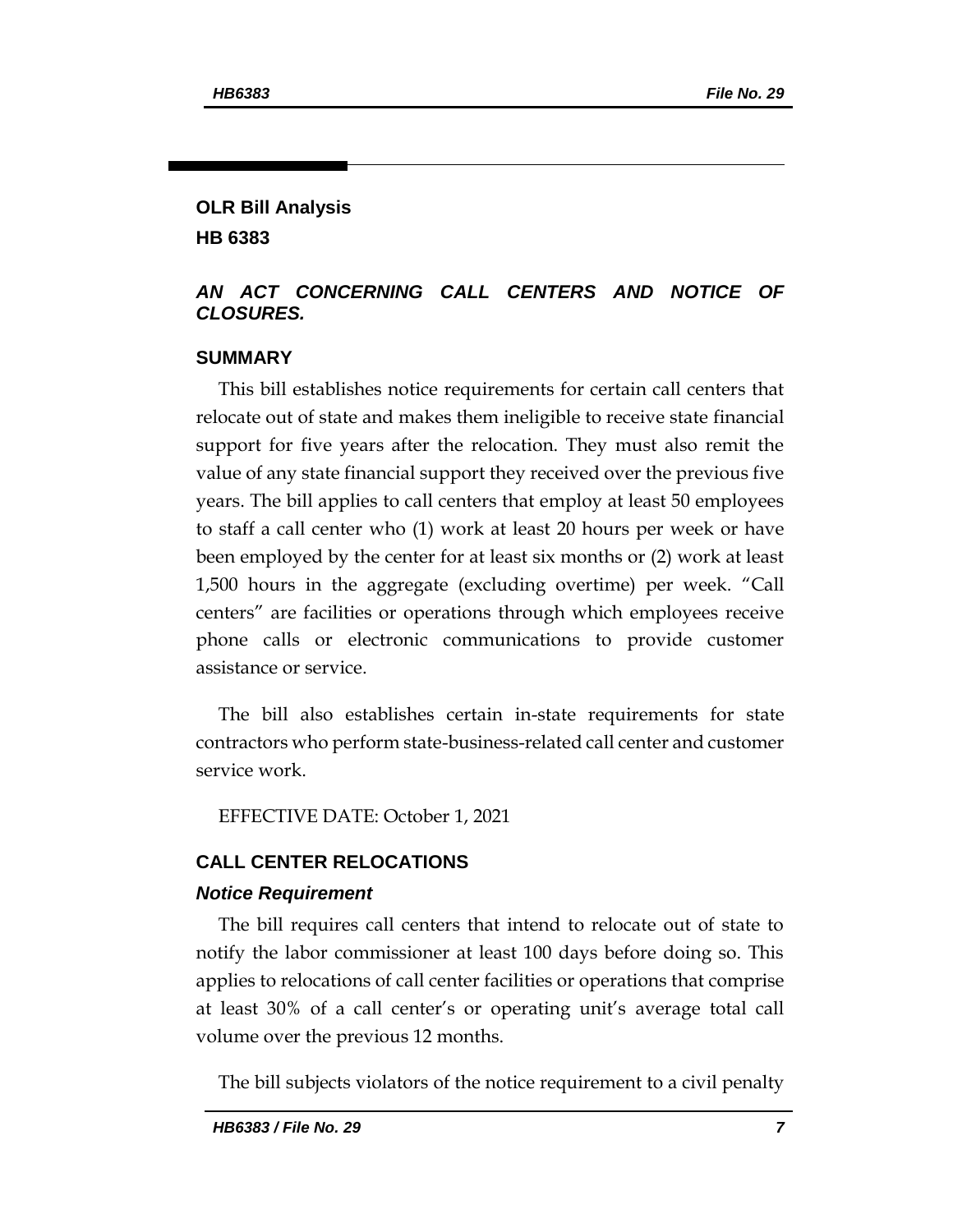of up to \$10,000 per day for each violation but allows the commissioner to reduce the penalty for just cause.

#### *Loss of State Financial Support*

The bill requires the labor commissioner to compile an annual list of each call center whose relocation was subject to the bill's notice requirement. He must make the list publicly available and prominently display a link to it on the Department of Labor website.

Under the bill, a call center on the list:

- 1. is ineligible for direct or indirect state grants, state guaranteed loans, state tax benefits, or other state financial support for five years after the list is published and
- 2. must remit the unamortized value of any state grant, guaranteed loan, state tax benefit, or other state financial support it received in the five-year period before it was placed on the list.

The bill allows the commissioner, in consultation with the appropriate agency, to waive the remittance requirement if the call center shows that the remittance would threaten state or national security, result in substantial job loss in the state, or harm the environment.

#### **STATE CONTRACTOR REQUIREMENTS**

The bill requires each state agency head to ensure that for all new contracts or agreements entered into on or after October 1, 2021, all statebusiness-related call center and customer service work is performed by state contractors, or other agents or subcontractors, entirely within the state. If any of these entities perform work outside the state and add customer service employees who will perform work under the new contracts or agreements, the bill requires the new employees to be immediately employed within the state. In addition, any businesses subject to a contract or agreement before October 1, 2021, with terms that extend beyond October 1, 2023, must meet these in-state requirements if their contract is renewed.